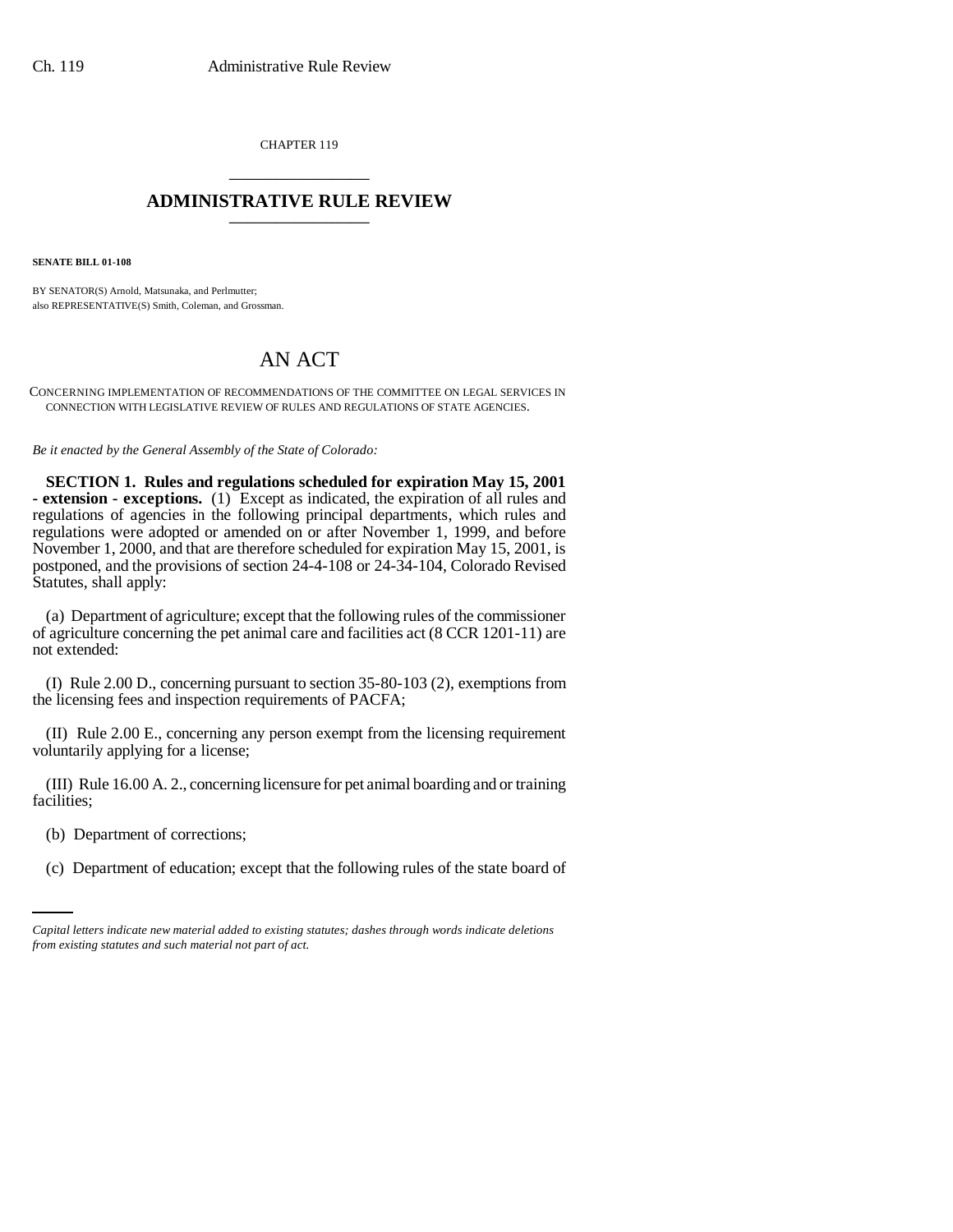education concerning administration of education reform (1 CCR 301-46) are not extended:

(I) Rules 22-7-R-2.02 (2) (a) through (2) (h), concerning staff information panel;

(II) Rules  $22-7-R-2.02$  (3) (a) through (3) (n) and (3) (q), concerning taxpayers report panel;

(III) Rule 22-7-R-3.01, concerning college entrance exam;

(IV) Rule 22-7-R-4.04, concerning exemption from letter grades;

(d) Department of health care policy and financing; except that the following rules are not extended:

(I) The following rules of the medical services board concerning managed care open enrollment (10 CCR 2505-10):

(A) 8.207.24, concerning minimum period of client enrollment in managed care options;

(B) 8.207.31, concerning guaranteed disenrollment period;

(C) 8.207.41 K., concerning upon client request, disenroll clients from the managed care option they have enrolled in or been default assigned to;

(II) The following rule of the medical services board concerning medicaid rate setting: Rule 8.448.7 D. 1. f., concerning "Appraised Value" (10 CCR 2505-10);

(III) The following rule of the medical services board concerning the Colorado indigent care program: Rule 8.902 D. 9., concerning abortions as an excluded service  $(10 \text{ CCR } 2505 - 10);$ 

(e) Department of higher education;

(f) Department of human services; except that the following rules are not extended:

(I) The following rule of the state board of human services, concerning resource development: Rule 7.500.353, concerning the adoptive family resource registry (12 CCR 2509-6);

(II) The following rule of the state board of human services concerning child welfare services: Rule 7.306.11 B., concerning the county department making efforts to place siblings together in adoption (12 CCR 2509-4);

(III) The following rule of the state board of human services concerning child care facilities: Rule 7.701.21 C., concerning a specialized group facility (12 CCR 2509-8);

(IV) The following rule of the state board of human services concerning community-based management pilot programs: Rule 12.470, concerning expenditure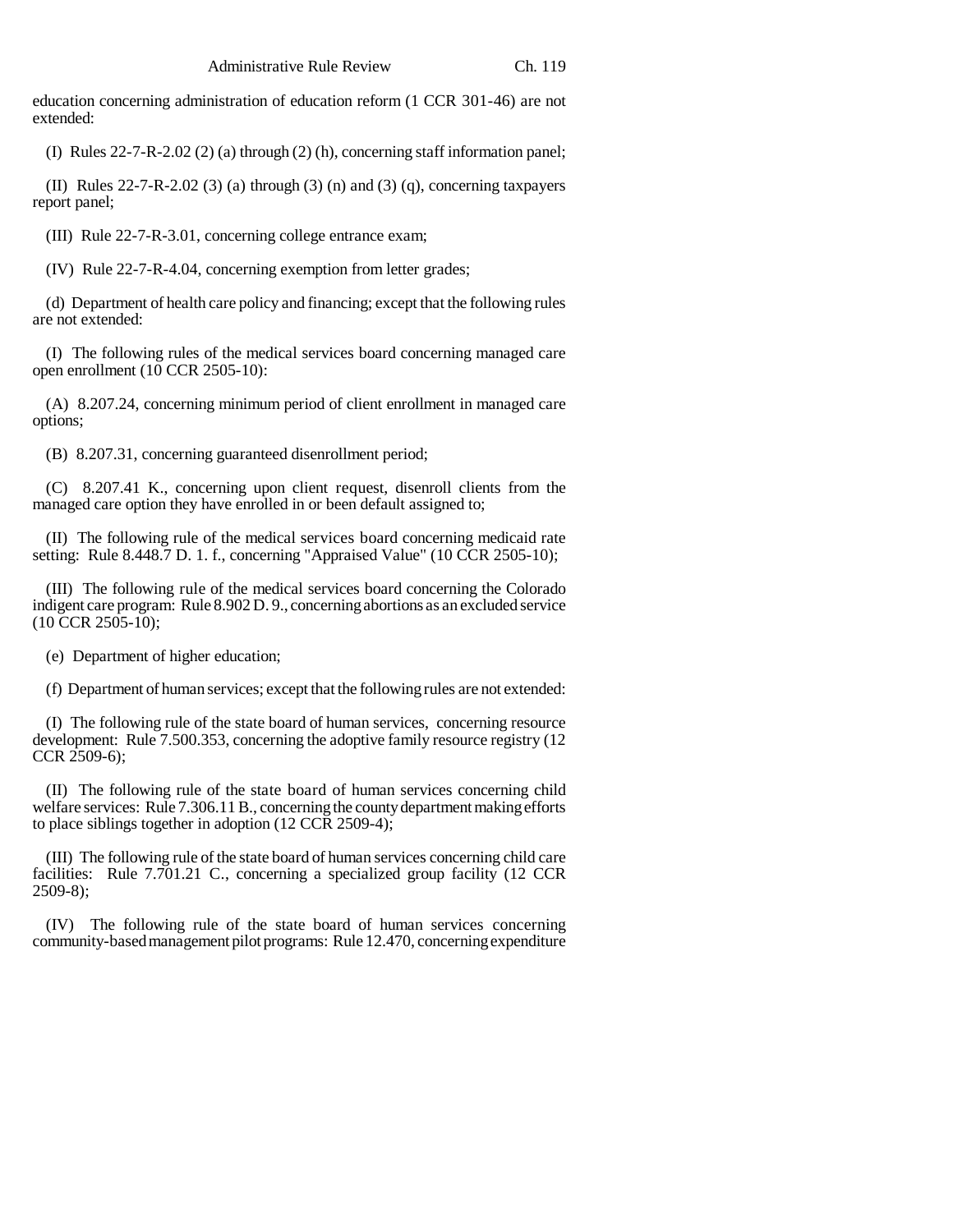## Ch. 119 Administrative Rule Review

requirements (12 CCR 2512-2);

(g) Department of labor and employment; except that the following rules of the director of the division of workers' compensation (7 CCR 1101-3) are not extended:

(I) Rule III. A. 1., concerning the division designating the National Council on Compensation Insurance, Inc. as its agent;

(II) Rule III. A. 3., concerning every insurance carrier advising the division by filing with NCCI, final notice of the cancellation of insurance coverage;

(III) Rule XIV. L. 10., concerning members of the medical review panel and any person who participates directly or indirectly in an independent medical examination proceeding being immune from liability in any civil action;

(h) Department of law;

(i) Department of local affairs;

(j) Department of natural resources; except that the following rule of the state board of examiners of water well construction and pump installation contractors is not extended: Rule 7.4.3, concerning the board's acceptance of certain education and training as a substitute for a portion of the required experience (2 CCR 402-2);

(k) Department of personnel;

(l) Department of public health and environment;

(m) Department of public safety;

(n) Department of regulatory agencies; except that the following rules are not extended:

(I) The following rules of the board of dental examiners, division of registrations, concerning licensure by credentials and infection control (3 CCR 709-1):

(A) Rule IV., concerning dental licensure by credentials;

(B) Rule XXV. B., concerning generally accepted standards of infection control;

(II) The following rule of the state board of pharmacy, division of registrations, concerning professional conduct of pharmacists (3 CCR 719-1): Rule 1.00.16, concerning confidentiality;

(o) Department of revenue; except that the following rule of the motor vehicle business group is not extended: The first sentence of the rule concerning transporter license plates, concerning non-Colorado transporters engaged in interstate commerce are not eligible for Colorado transporter plates (1 CCR 204-14);

(p) Department of state;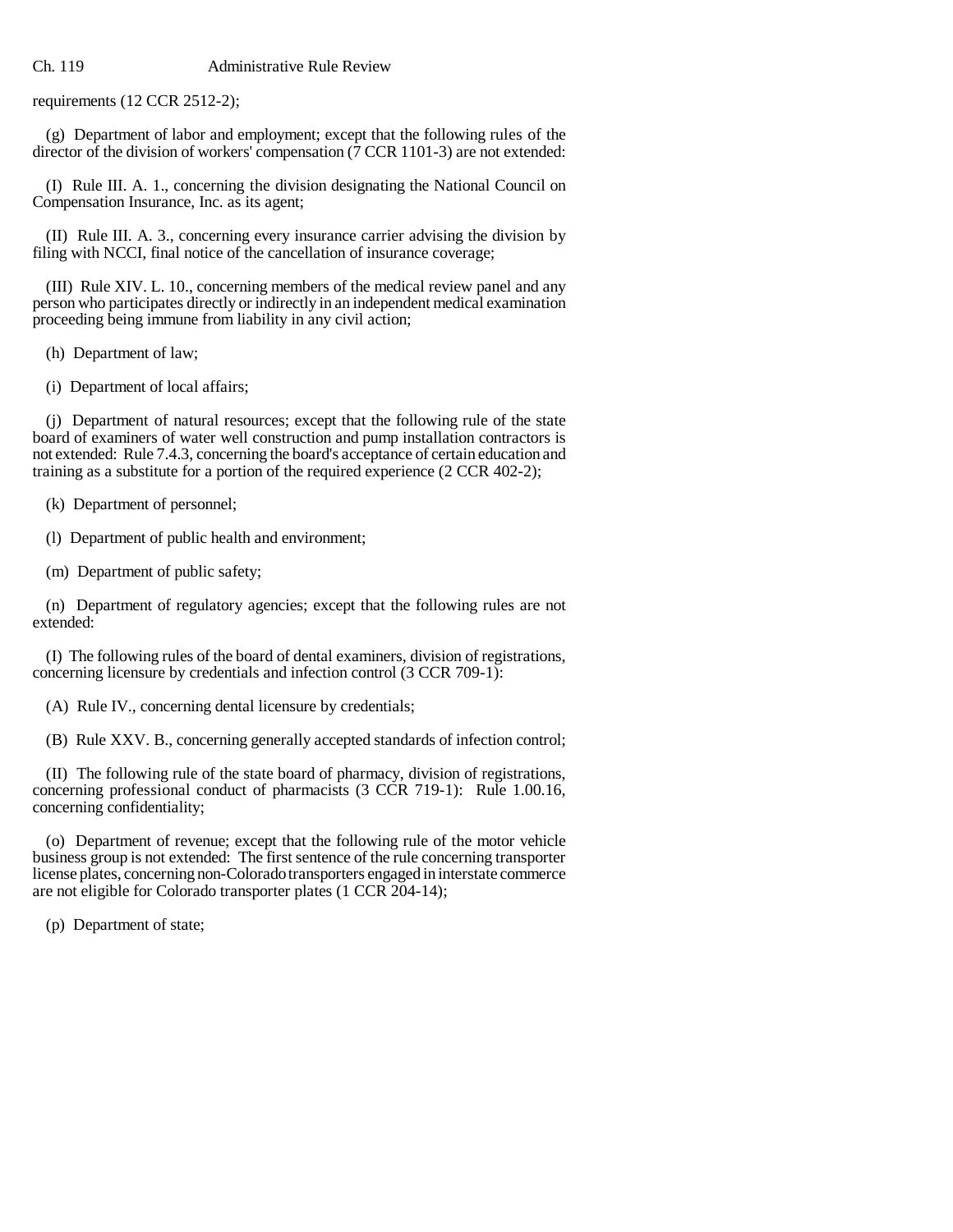(q) Department of transportation.

(2) The expiration of all rules and regulations of the public employees' retirement association, which rules and regulations were adopted or amended on or after November 1, 1999, and before November 1, 2000, and which are therefore scheduled for expiration May 15, 2001, is postponed.

(3) The recommendations of the committee on legal services as reflected in this act shall apply to the specified rules in the form in which said rules were considered and acted upon by the committee. Any amendments or other changes in the specified rules that became effective before November 1, 2000, that comply with the recommendations of the committee on legal services are not affected by this act. Any subsequent amendments or other changes in the specified rules that became effective on or after November 1, 2000, are not affected by this act.

**SECTION 2.** 24-4-103 (8) (d), Colorado Revised Statutes, is amended to read:

**24-4-103. Rule-making - procedure.** (8) (d) All rules adopted or amended on or after July 1, 1976, including temporary or emergency rules, shall be submitted by the adopting agency to the office of legislative legal services in the form and manner prescribed by the committee on legal services. Said rules and amendments to existing rules shall be filed by and in such office and shall be first reviewed by the staff of said committee to determine whether said rules and amendments are within the agency's rule-making authority and for later review by the committee on legal services for its opinion as to whether the rules conform with paragraph (a) of this subsection (8). THE COMMITTEE ON LEGAL SERVICES SHALL DIRECT THE STAFF OF THE COMMITTEE TO REVIEW THE RULES SUBMITTED BY ADOPTING AGENCIES USING GRADUATED LEVELS OF REVIEW BASED ON CRITERIA ESTABLISHED BY THE COMMITTEE. THE CRITERIA DEVELOPED BY THE COMMITTEE SHALL PROVIDE THAT EVERY RULE SHALL BE REVIEWED AS TO FORM AND COMPLIANCE WITH FILING PROCEDURES AND THAT, UPON REQUEST OF ANY MEMBER OF THE COMMITTEE OR ANY OTHER MEMBER OF THE GENERAL ASSEMBLY, THE STAFF SHALL PROVIDE FULL LEGAL REVIEW OF ANY RULE DURING THE TIME PERIOD THAT SUCH RULE IS SUBJECT TO REVIEW BY THE COMMITTEE. The official certificate of the director of the office of legislative legal services as to the fact of submission or the date of submission of a rule as shown by the records of his office, as well as to the fact of nonsubmission as shown by the nonexistence of such records, shall be received and held in all civil cases as competent evidence of the facts contained therein. Records regarding the review of rules pursuant to this section shall be retained by the office of legislative legal services in accordance with policies established pursuant to section 2-3-303 (2), C.R.S. Any such rule or amendment to an existing rule issued by any agency without being so submitted within twenty days after the date of the attorney general's opinion rendered thereon to the office of legislative legal services for review by the committee on legal services shall be void. The staff's findings shall be presented to said committee at a public meeting held after timely notice to the public and affected agencies. The committee on legal services shall, on affirmative vote, submit such rules, comments, and proposed legislation at the next regular session of the general assembly. The committee on legal services shall be the committee of reference for any bill introduced pursuant to this paragraph (d). Any member of the general assembly may introduce a bill which rescinds or deletes portions of the rule. Rejection of such a bill does not constitute legislative approval of the rule. Only that